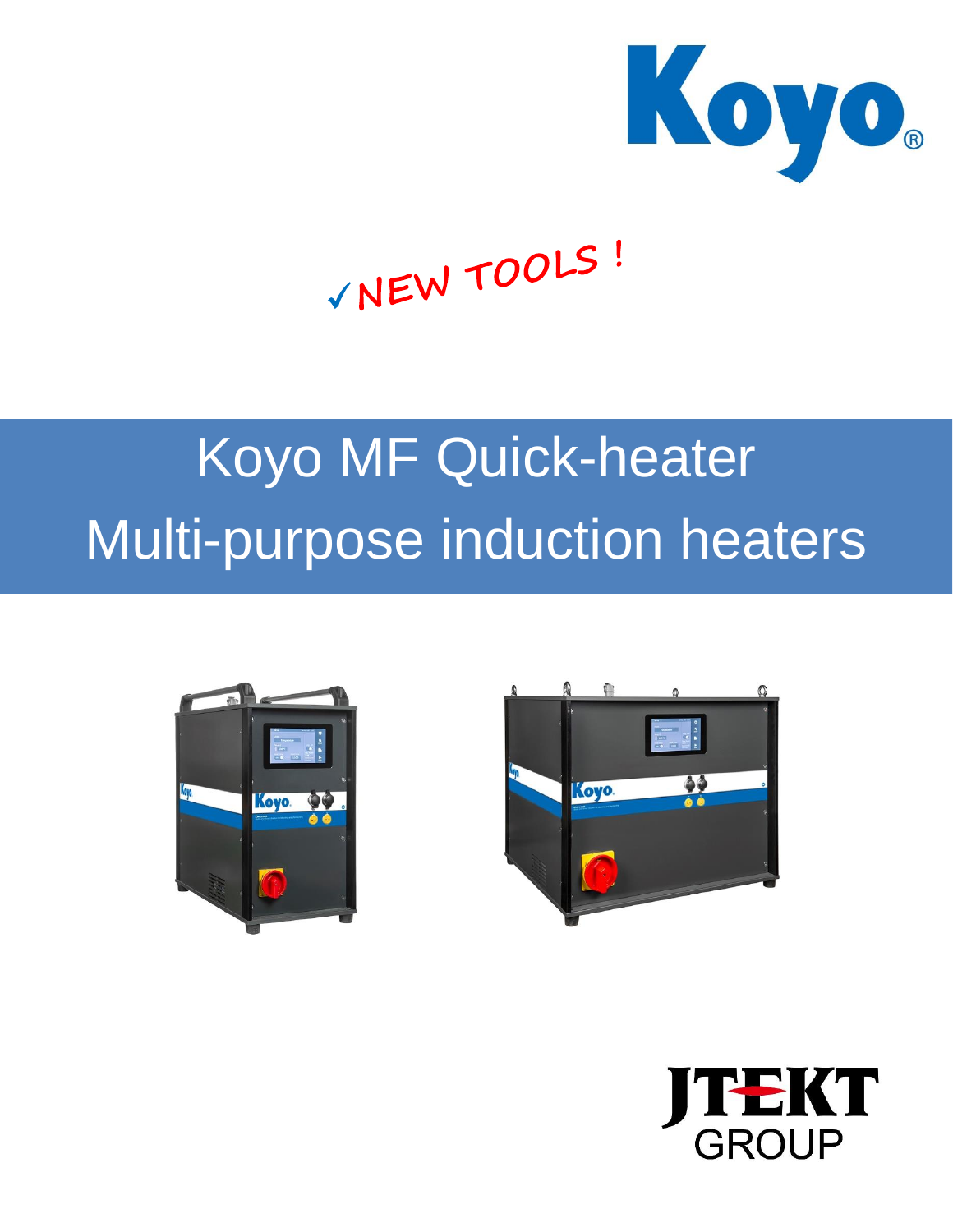## INDUCTION HEATERS

#### KOYO MF Quick-Heaters – medium-frequency technology

*Mounting, dismounting and preheating of metal components*

#### **Fast and/or controlled heating with ΔT**

Thanks to medium-frequency technology, energy is transferred to the workpiece effectively, so, it is heated easily and quickly. The KOYO MF Quick-Heater consists of a generator with a fixed or flexible inductor. Its compact dimensions make it easy to move.

KOYO MF Quick-Heaters result in time savings as they can be deployed very rapidly (fewer actions) and heat faster than conventional methods. Energy use is much more efficient thanks to its lower power consumption. One of the major advantages of this type of induction heater is that they are not limited to components with a cylindrical shape: flexible inductors can be wound around any size or shape.

#### **Advantages of KOYO MF Quick-Heaters**

- $\checkmark$  For mounting, dismounting and preheating
- $\checkmark$  Suitable for steel, cast iron, stainless steel and titanium
- $\checkmark$  Temperature and/or time-controlled heating
- $\checkmark$  Double temperature measurement ( $\Delta T$  monitoring)
- $\checkmark$  Low connection power (32/63 Amp)
- Generators are adjustable from 2.5 to 22/44 kW
- $\checkmark$  Easy to use and flexible
- $\checkmark$  Suitable for production and maintenance applications
- $\checkmark$  No residual magnetism
- $\checkmark$  No fire hazard due to open flames
- $\checkmark$  No noise, fumes or smoke nuisance
- $\checkmark$  Air-cooled: no water cooling needed
- $\checkmark$  Because the work is carried out damage-free, expensive components can be reused

#### **The KOYO MF Quick-Heater**

This heater consists of a generator and one or more inductors. The generator is designed for the connection of inductors used for heating ferromagnetic workpieces. Suitable materials include iron, steel, stainless steel, titanium and certain bronze alloys. The maximum capacity workpieces can be subjected to is 22 kW or 44 kW, depending on the type of heater.

#### **Flexible inductors**

Flexible inductors are a multifunctional solution for various shapes or sizes. They can be used in or around a workpiece.





KMF-22NR, 22 kW Dismounting in a steel factory, using a flexible inductor wrapped around a bearing ring.

Temperature: 200°C Time needed: 17 min.

#### **To be used for**

- Bearings
- Labyrinth seals
- Bearing rings
- Bearing housings
- Gear wheels
- Rollers
- Tubes
- Bushings
- Couplings
- Train wheels/train wheel tyres
- Extruders
- Stator housings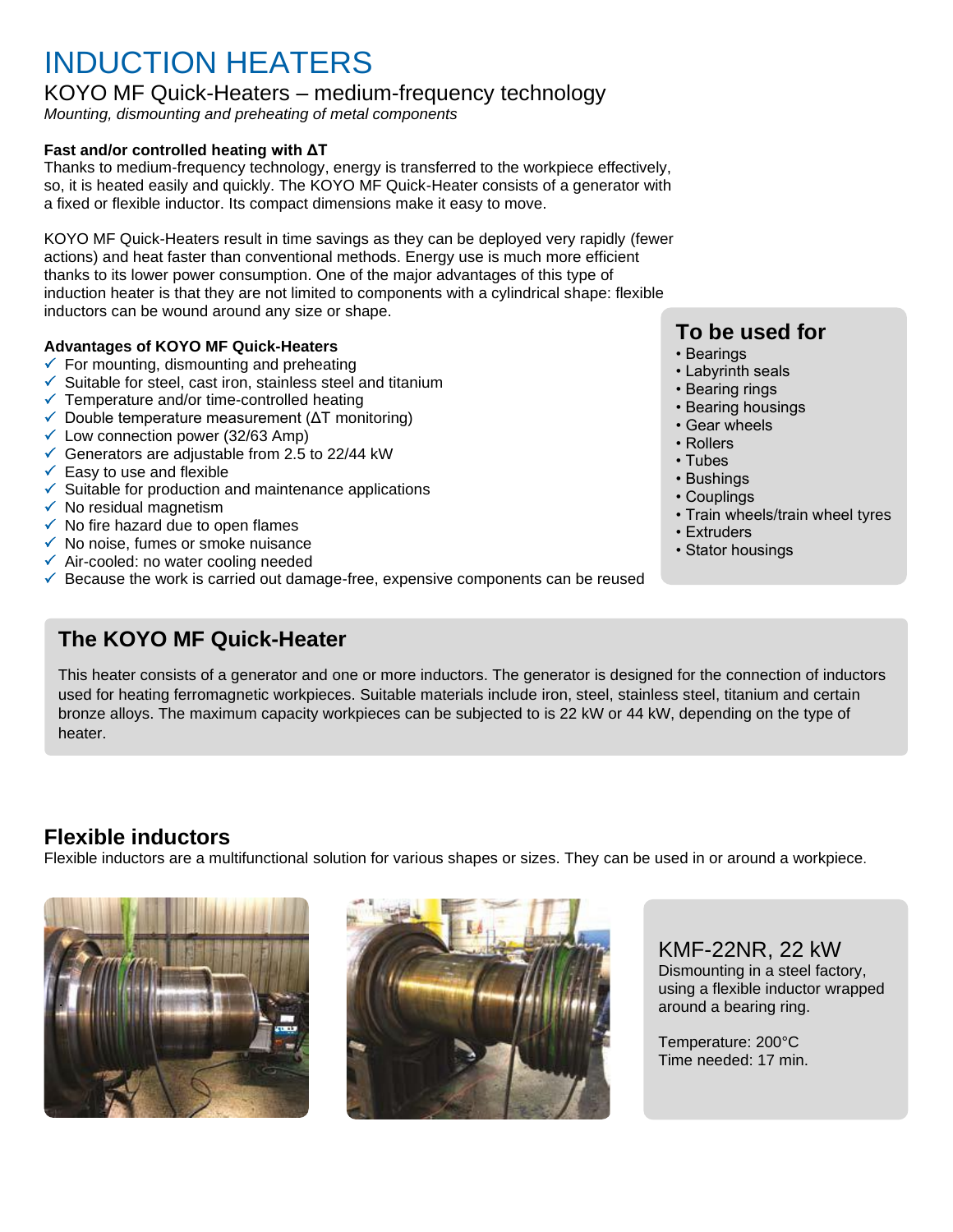### INDUCTION HEATERS

KOYO MF Quick-Heaters – medium-frequency technology





7" display inch

400/450/ 500/600 voltages V

#### KOYO MF Quick-Heater

- Compact design with 7" display
- User-friendly touchscreen operation
- Choice of 2 generators: 22 or 44 kW
- Smart electronics ensure optimum operating frequency
- Adjustable power regulation
- Double temperature measurement (ΔT monitoring)
- Choice between fixed and flexible inductors
- Can heat according to preset temperature/time curve
- The heating process is displayed in a clear graph
- Create proof of work report
- Log function to save data or export it via a USB port





#### Which inductor?

For the MF Quick-Heater, choose a suitable inductor for your application. Request our product questionnaire for proper advice and a quotation.



**Flexible inductor**



**Fixed induct**



**Fixed induct**



**Table induct**

#### **SMART inductor recognition**

When a fixed inductor is connected to the generator for a second time, it will automatically select the correct settings. All you have to do is press START.

Bearing rings and labyrinth rings can be dismounted using custom inductors.